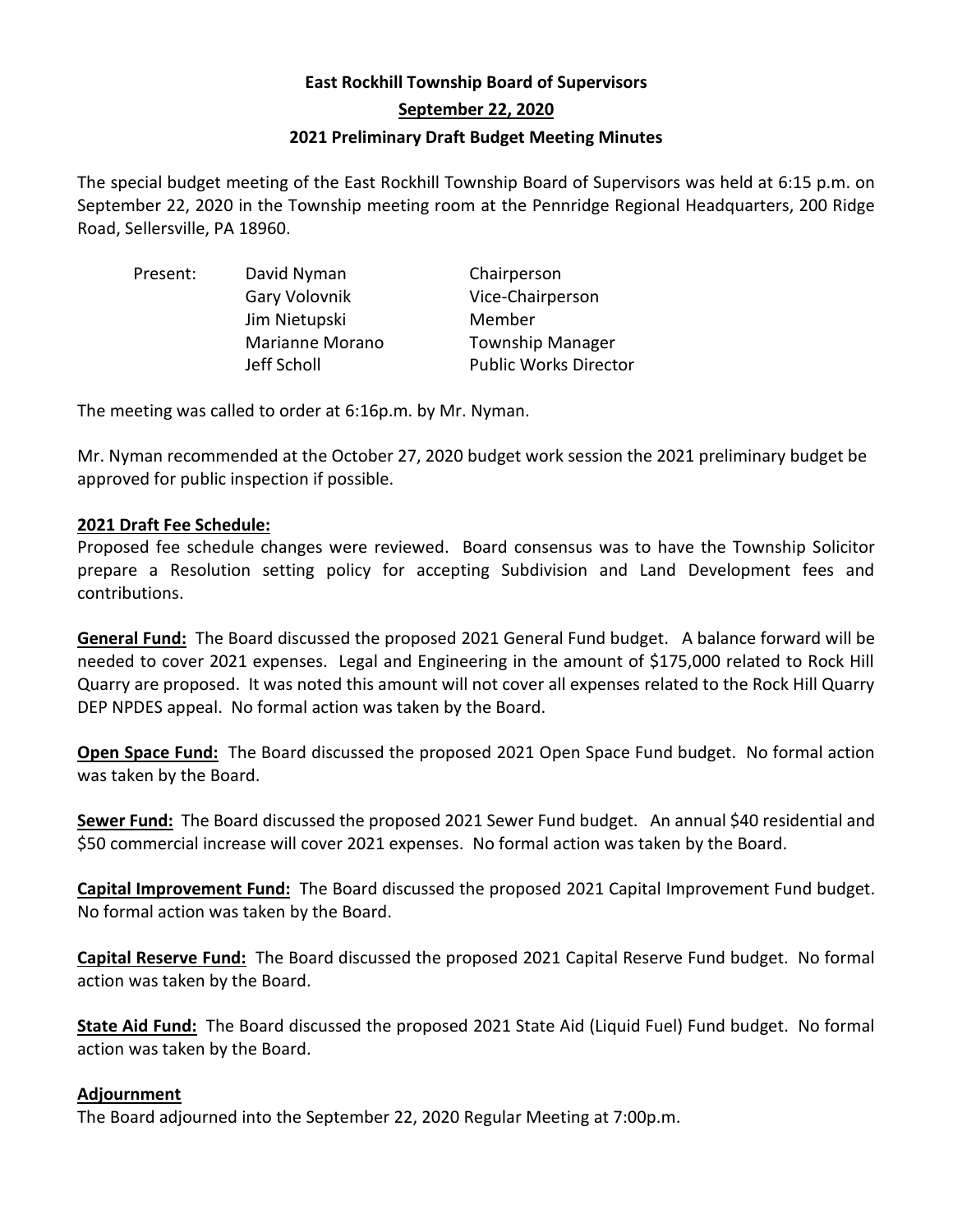East Rockhill Township Board of Supervisors September 22, 2020 Budget Meeting Minutes P a g e | 2

Respectfully submitted,

Marianne Morano Township Manager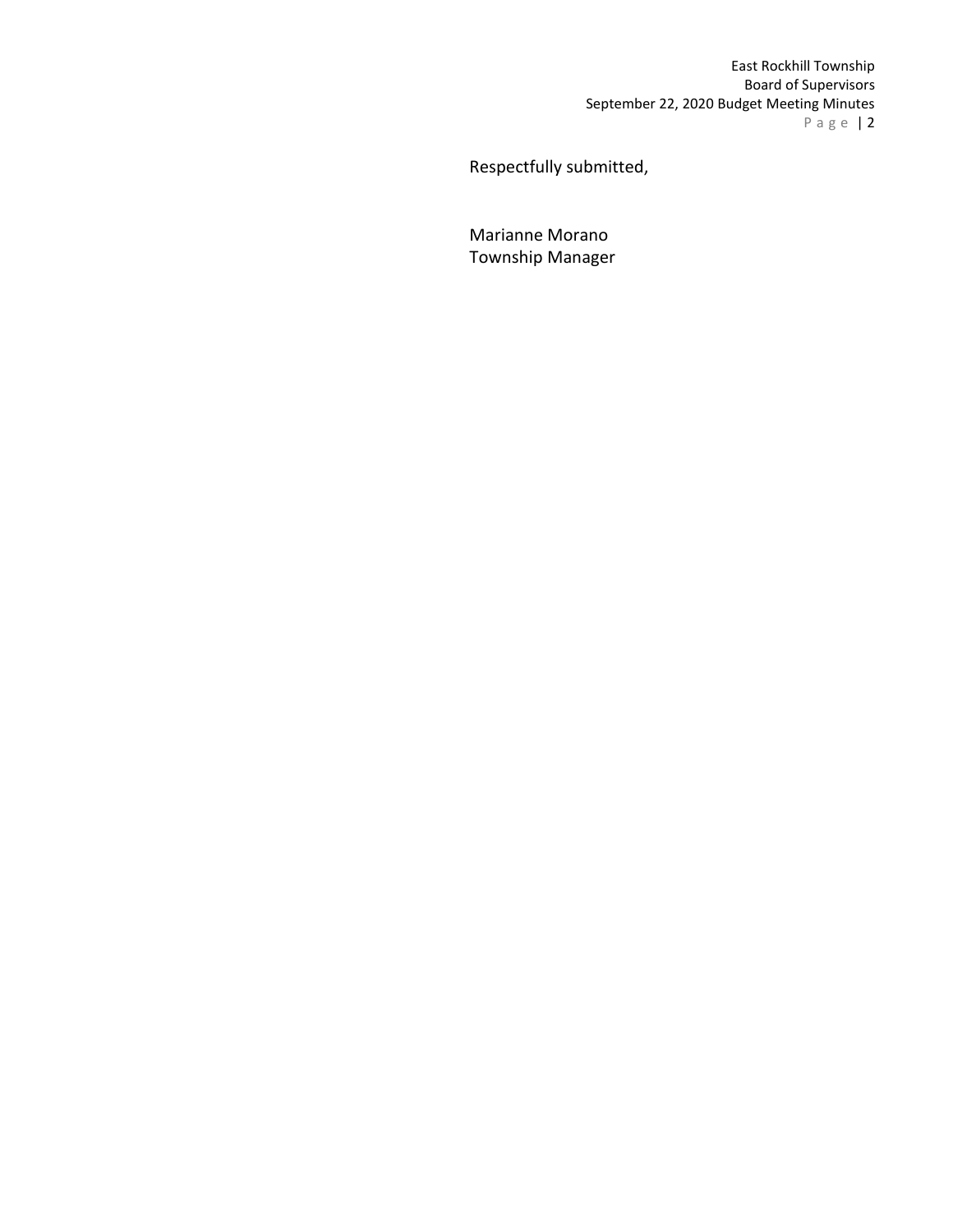# **East Rockhill Township Board of Supervisors September 22, 2020 Regular Business Meeting Minutes**

The regular business meeting of the East Rockhill Township Board of Supervisors was held at 7:00p.m. on September 22, 2020 following the 2021 Preliminary Budget review in the meeting room at the Pennridge Regional Headquarters, 200 Ridge Road, Sellersville, PA 18960.

| David Nyman       | <b>Supervisor Chairperson</b>      |
|-------------------|------------------------------------|
| Gary Volovnik     | <b>Supervisor Vice-Chairperson</b> |
| Jim Nietupski     | <b>Supervisor Member</b>           |
| Marianne Morano   | <b>Township Manager</b>            |
| John Rice, Esq.   | <b>Township Solicitor</b>          |
| Steve Baluh, P.E. | <b>Township Engineer</b>           |
| Jeff Scholl       | <b>Public Works Director</b>       |
|                   |                                    |

The meeting was called to order at 7:03p.m. by Mr. Nyman with the Pledge of Allegiance.

## **Announcements:**

Based on the Governor's current COVID19 Disaster Declaration, the Board of Supervisors held their monthly meeting with special meeting protocol for public participation. The meeting packet was available on the Township website. Pre-registration on a first-come first-serve basis with limited attendance was available. Anyone wishing to provide public comment could do so electronically or by submitting a public comment form. All public comment will be read at the Board's meeting.

An executive session will follow the regular meeting for litigation.

## **Public Comment #1:**

• Ryan Gottshall, 2201 N. Rockhill Road, asked why written public comment is not inserted into the minutes. Mr. Rice responded state law only requires subject, name and address for public comment. Mr. Gottshall made requests for a word change on page 86 of the draft comp plan relating to Rock Hill Quarry; noted mobile homes are allowed in the Extraction Zoning District; zoning district border of the Extraction Zone be considered to match the quarry mining area; quarry picture on Township Rock Hill Quarry page be removed; Supervisors to sign correspondence to DEP related to Rock Hill Quarry; more hydro-seeding be required by DEP at the Quarry; questioned the status of the NPDES DEP appeal which is still active and requested an Ordinance to prevent the storing of used railroad ties within the Township noting there is a pile located behind his property. Mr. Rice will provide legal guidance to change zoning and a property owner's rights. A prepared statement is on file.

## **Approval of Minutes and Bills Payable:**

## **Approval of Minutes from August 25, 2020 Regular Meeting.**

**On motion** by Mr. Nietupski, seconded by Mr. Volovnik, to adopt the meeting minutes from the Board of Supervisors' August 25, 2020 Regular Meeting as presented. With no additional discussion, all present voted in favor.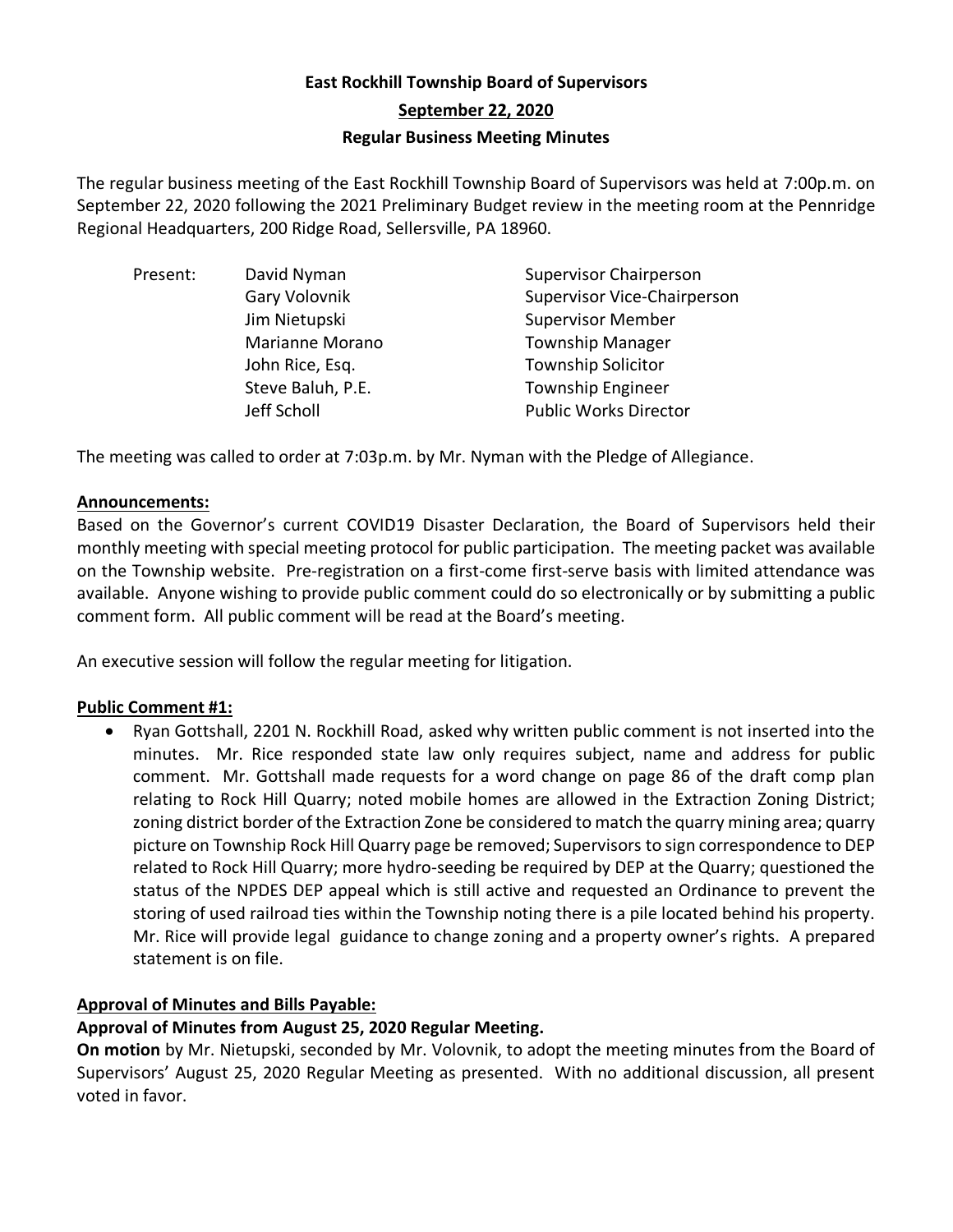#### **Payment of Unpaid Bills dated September 18, 2020 in the amount of \$322,760.57.**

**On motion** by Mr. Volovnik, seconded by Mr. Nietupski, to approve payment of the Bills List dated September 18, 2020 in the amount of \$322,760.57 as presented. With no additional discussion, all present voted in favor.

#### **Township Manager's Report: Marianne Morano**

**East Rockhill Township 2019 Draft Financial Report.** Received and distributed to the Supervisors for review. Mrs. Morano noted PMRS would not be issuing 2019 pension amounts until November 2020 and therefore the 2019 pension amounts would be reported with the 2020 financials.

**On motion** by Mr. Nietupski, seconded by Mr. Volovnik, to acknowledge receipt and finalize the 2019 draft financial report prepared by the appointed Auditors and authorize Chairperson execution of the representation letter. With no additional discussion, all present voted in favor.

#### **Draft Ordinances.**

**On motion** by Mr. Nietupski, seconded by Mr. Volovnik, to authorize the Township Solicitor to prepare the draft sign ordinance amendment, draft homestead animal ordinance and draft homestead chicken ordinance in a final format and advertise a Public Hearing. With no additional discussion, all present voted in favor.

**Presentation of the 2021 Minimum Municipal Obligation (MMO) to the Township Pension Plans.**  Received and distributed to the Supervisors for review.

**On motion** by Mr. Volovnik, seconded by Mr. Nietupski, to acknowledge receipt of the 2021 Minimum Municipal Obligation. With no additional discussion, all present voted in favor.

## **Park and Recreation Board Resignation.**

Consensus was to adopt a Resolution recognizing her volunteer service at the October meeting.

#### **Small Borrowing Note.**

**On motion** by Mr. Volovnik, seconded by Mr. Nietupski, to adopt **Resolution 2020-10** for small capital borrowing note in the amount of \$50,000 for the purchase of a one-ton truck contingent on no monies being available in General Fund to fund the truck purchase as presented. With no additional discussion, all present voted in favor.

**On motion** by Mr. Nietupski, seconded by Mr. Volovnik, to approve the Township Manager Report. With no additional discussion, all present voted in favor.

#### **Public Works Report: Jeff Scholl**

Mr. Scholl updated the Board on Public Works activities as of September 15, 2020. Of note, the paver and sweeper have sold on Municibid for a total price of \$6,206, a section of path at Willard H. Markey Centennial Park will be paved in-house this week; treatment plant contact starter is to be replaced tomorrow.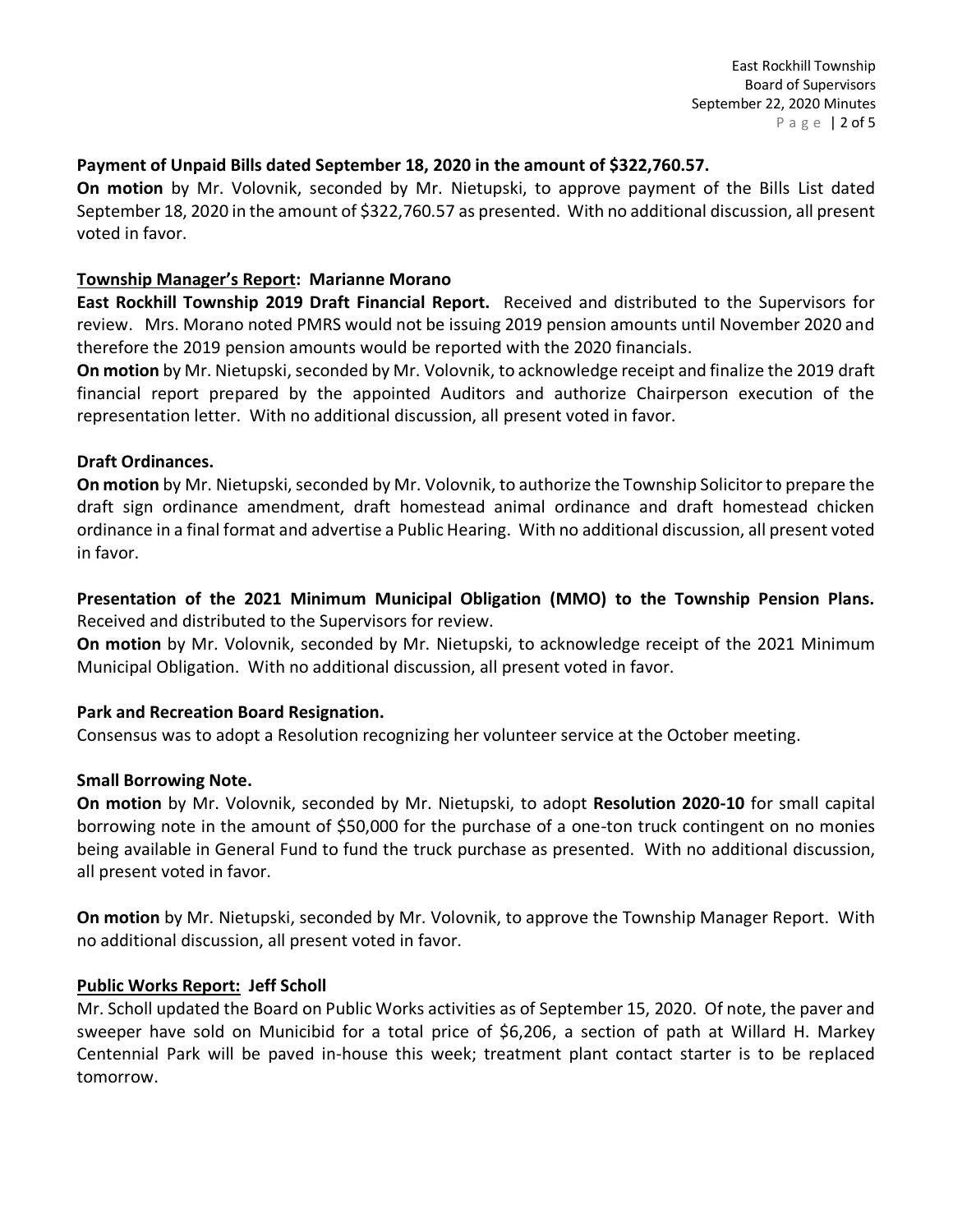**On motion** by Mr. Volovnik, seconded by Mr. Nietupski, to accept the bids for the sale of the 1987 paver and 1971 sweeper in the amount of \$6,206.00 as presented. With no additional discussion, all present voted in favor.

The report is on file.

**On motion** by Mr. Nietupski, seconded by Mr. Volovnik, to approve the Township Public Works Report. With no additional discussion, all present voted in favor.

## **Township Engineer Report: Steve Baluh, P.E.**

## **Release of Escrow Vouchers.**

**On motion** by Mr. Volovnik, seconded by Mr. Nietupski, to approve Pennridge Airport Business Park Authorization Voucher Number 7 payable to C. Robert Wynn Associates in the amount of \$407.86 for construction observation and Woods Edge Subdivision Voucher Number 14 payable to C. Robert Wynn Associates in the amount of \$240.84 for construction observation as presented. With no additional discussion, all present voted in favor.

# **Municipal Office Addition / Renovation Update.**

Municipal office addition roof has been installed and ceiling issues are being worked through with a cost anticipated from the general contractor. The final cost for general contractor foundation change in the amount of \$7,006.09 was received which replaced the not to exceed approval of \$17,000.00.

**On motion** by Mr. Nietupski, seconded by Mr. Volovnik, authorizing an electrical change order for conduit wire trough in the amount of \$648.00 and electric hand-driers in the amount of \$720.00 as presented. With no additional discussion, all present voted in favor.

**On motion** by Mr. Volovnik, seconded by Mr. Nietupski, to accept the Township Engineer report. With no additional discussion, all present voted in favor.

## **Township Solicitor Report: John Rice, Esq.**

## **Firework Ordinance.**

A public hearing was advertised and posted to act on an Ordinance to amend Chapter 10 Part 4 for fireworks. Mr. Nietupski questioned the \$600.00 fine which is according to PA Municipal Planning Code and Mr. Volovnik read section 403 prohibiting consumer or display fireworks within 200 feet of any structure, property line, vehicle, or roadway without written approval from all property owners. Pennridge Regional Police will enforce the Ordinance. The Hearing was opened to public comment.

• Dennis Worman, 2834 Hill Road, has had an ongoing problem with neighbors using fireworks and believes the \$600.00 fine penalty should be higher.

**On motion** by Mr. Volovnik, seconded by Mr. Nietupski, to adopt **Ordinance 294** amending Chapter 10, Part 4 fireworks as presented. With no additional discussion, all present voted in favor.

## **Conditional Use Hearing Adjudication for 925 Three Mile Run Road.**

Mr. Rice read the seven (7) conditions in the adjudication.

• Mr. Singh, applicant, questioned the condition citing employee clearances be provided on an annual basis to Pennridge Regional Police Department noting they have 150 employees and the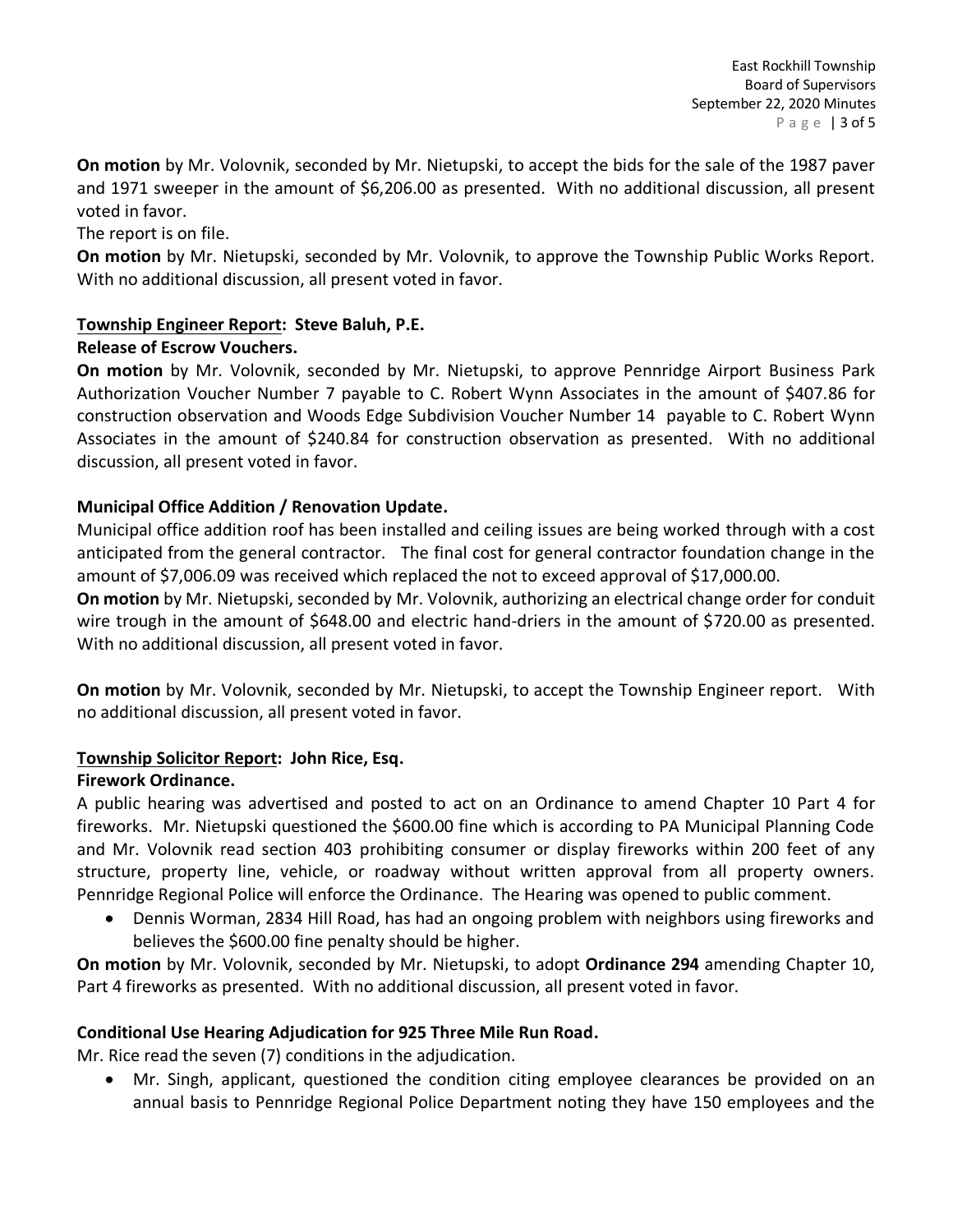state license already oversees the three (3) required clearances. Mr. Singh will contact the Pennridge Regional Police Chief to clarify how the clearance oversight can transpire.

• Todd Hippauf, 29R Rockhill Road, questioned how to audit providing background checks. It is similar to youth organizations and no audit is in place making this an additional layer of oversight.

**On motion** by Mr. Nietupski, seconded by Mr. Volovnik, to approve the Conditional Use Adjudication for the construction of a B5 Group Home at 925 Three Mile Run Road tax map parcel 12-009-129 as presented. With no additional discussion, all present voted in favor.

# **Continuously Operating Quarry Resolution**.

**On motion** by Mr. Volovnik, seconded by Mr. Nietupski, to adopt **Resolution 2020-11** requesting state legislature and DEP establish specific criteria requiring mine operators to document the continuation of mining under licenses approved pursuant to the Noncoal Surface Mining Act as presented. With no additional discussion, all present voted in favor.

**On motion** by Mr. Nietupski, seconded by Mr. Volovnik, to approve the Township Solicitor report. With no additional discussion, all present voted in favor.

## **Board and Commission Reports**

# **Pennridge Regional Police Department.**

The August 2020 Pennridge Regional Police activity report is on file.

## **Planning Commission.**

The September 10 Planning Commission agenda and draft minutes were provided to the Board.

## **Pennridge Wastewater Treatment Authority.**

The July 2020 Pennridge Wastewater Treatment Authority minutes and flows are on file.

## **Department and Emergency Services Reports**

Department and service reports are on file.

**On motion** by Mr. Nietupski, seconded by Mr. Volovnik, to acknowledge the Pennridge Regional Police Department, Planning Commission, Pennridge Wastewater Treatment Authority and Department and Emergency Services reports. With no additional discussion, all present voted in favor.

## **New or Other Business – Supervisors' Items**

• Mr. Nietupski questioned inserting written comments into minutes. It was noted when minutes state a prepared statement is on file the written statement is posted in the proceeding public meeting packet and available on the meeting webpage.

## **Public Comment #2:**

• Ryan Gottshall, 2201 N. Rockhill Road, cited the Supreme Court finding Governor Wolf COVID guidelines unconstitutional and the impact it would have to changing Township meetings. The